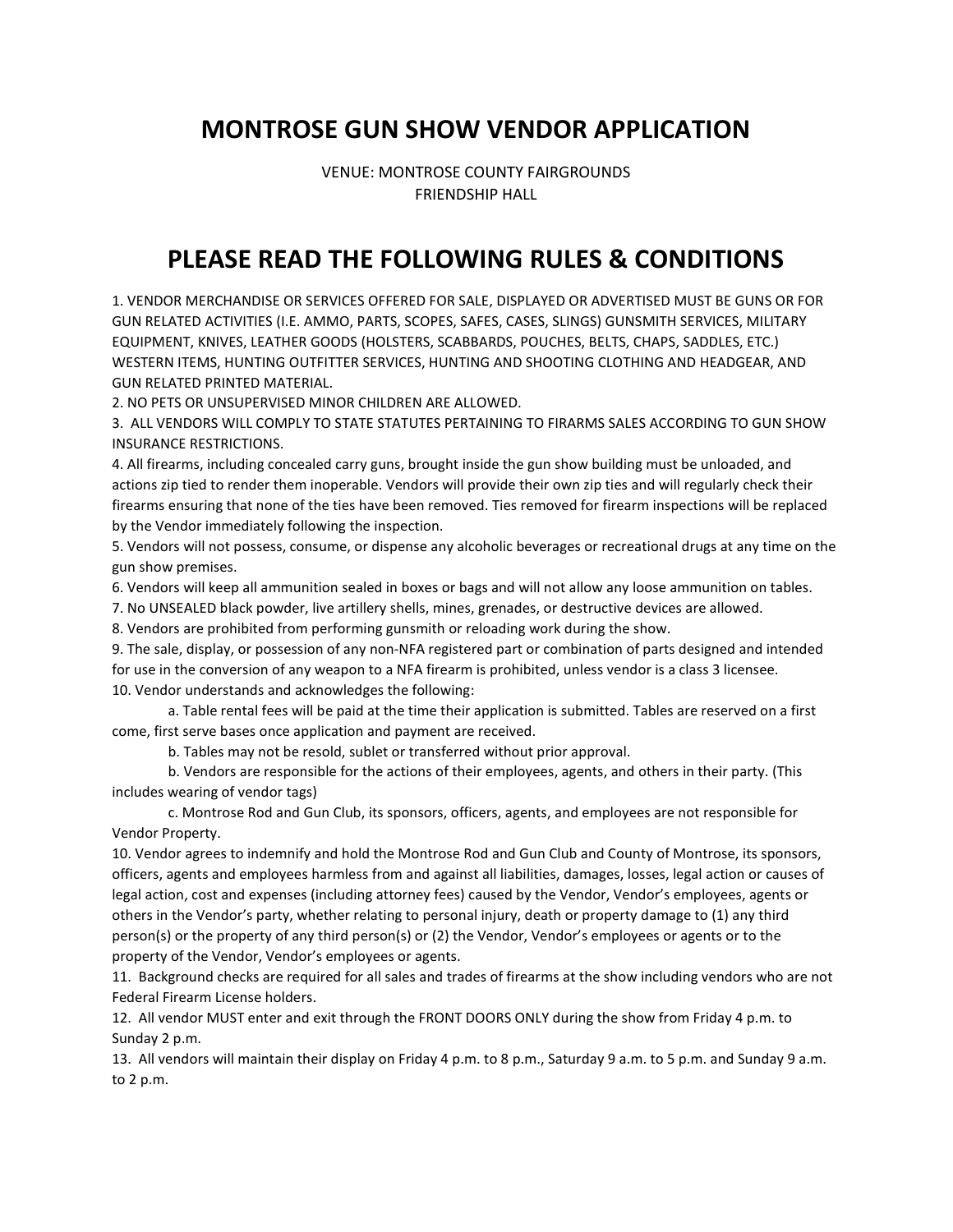14. Dry camping on Fairground property only. There is no electrical or water services available. There is a dump services at Maverick's.

15. Vendor must park in the North parking lot to allow attendees closer access to the show. Vendors who need handicap parking are encouraged to leave the designated handicap parking for attendees. Please let the coordinator know if

16. Refusal to comply with the Gun Show Rules & Conditions will result in expulsion of the Vendor without refund.

17. Vendor tags will be worn all three days to identify you as a vendor.

18. NON-PROFIT VENDORS are asked to provide a list of all volunteers' names, dates, and times they are working the booth during the show for identification purposes. EACH VOLUNTEER WILL NEED TO CHECK IN AT THE FRONT DOOR AND GET STAMPED EACH DAY TO ENTER THE BUILDING OR THEY WILL BE CHARGED A PASS.

## Business Name and/or Owners Name:

| Mailing Address, City, State, Zip Code:                                            |  |
|------------------------------------------------------------------------------------|--|
|                                                                                    |  |
|                                                                                    |  |
|                                                                                    |  |
|                                                                                    |  |
|                                                                                    |  |
| By signing below, I agree to the above requirements of the Montrose Gun Show:      |  |
| Vendor's Signature                                                                 |  |
|                                                                                    |  |
| No. of tables_______ X \$55 per table= ___________________________ Amount enclosed |  |
| No. of Vendor tags _______                                                         |  |
| Please send application and payment to:                                            |  |
| Montrose Rod and Gun Club<br>c/o Wendy Brittell<br>517 E Main St                   |  |